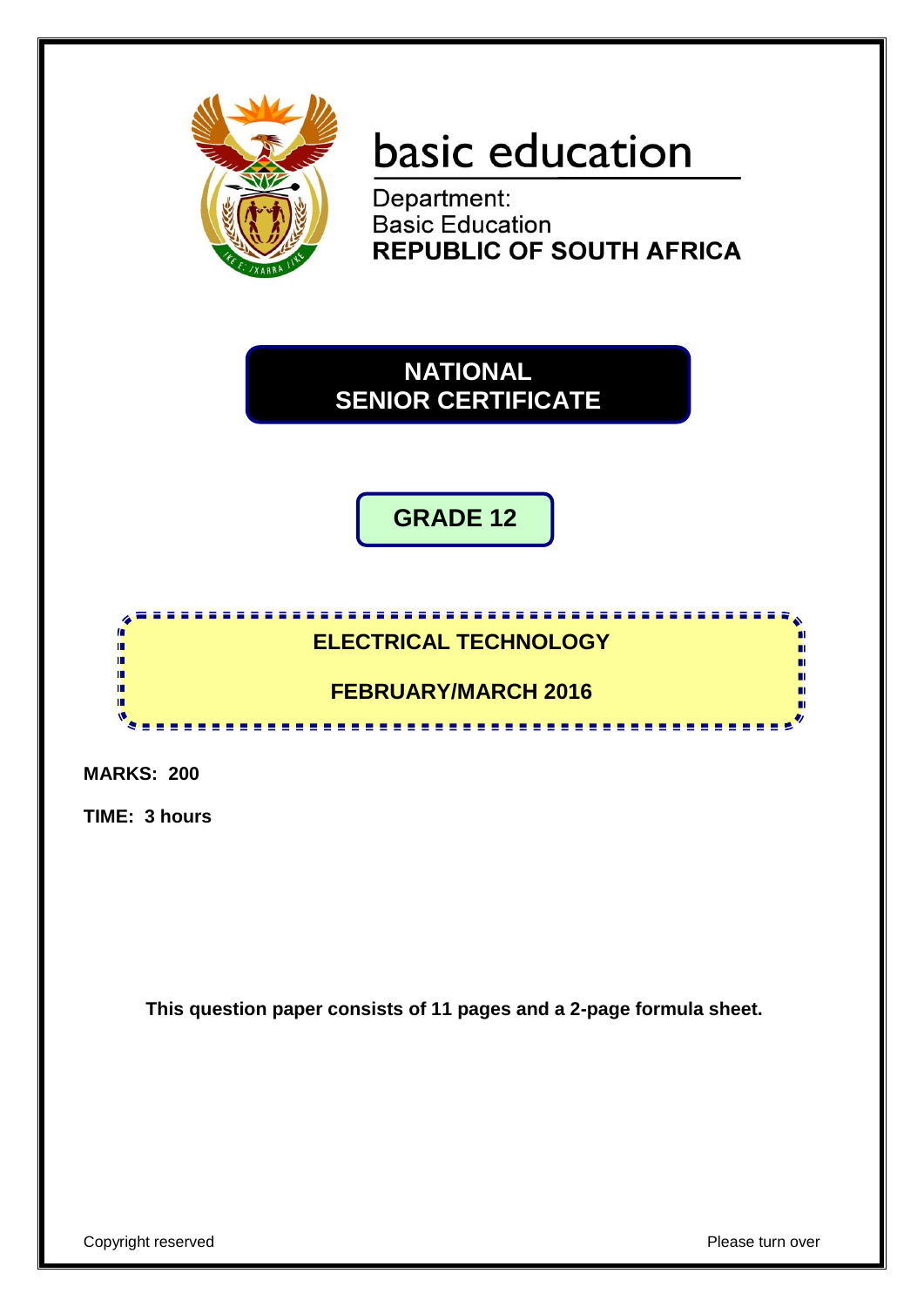#### **INSTRUCTIONS AND INFORMATION**

- 1. This question paper consists of SEVEN questions.
- 2. Answer ALL the questions.
- 3. Sketches and diagrams must be large, neat and fully labelled.
- 4. Show ALL calculations and round off answers correctly to TWO decimal places.
- 5. Number the answers correctly according to the numbering system used in this question paper.
- 6. You may use a non-programmable calculator.
- 7. Show the units for all answers of calculations.
- 8. A formula sheet is attached at the end of this question paper.
- 9. Write neatly and legibly.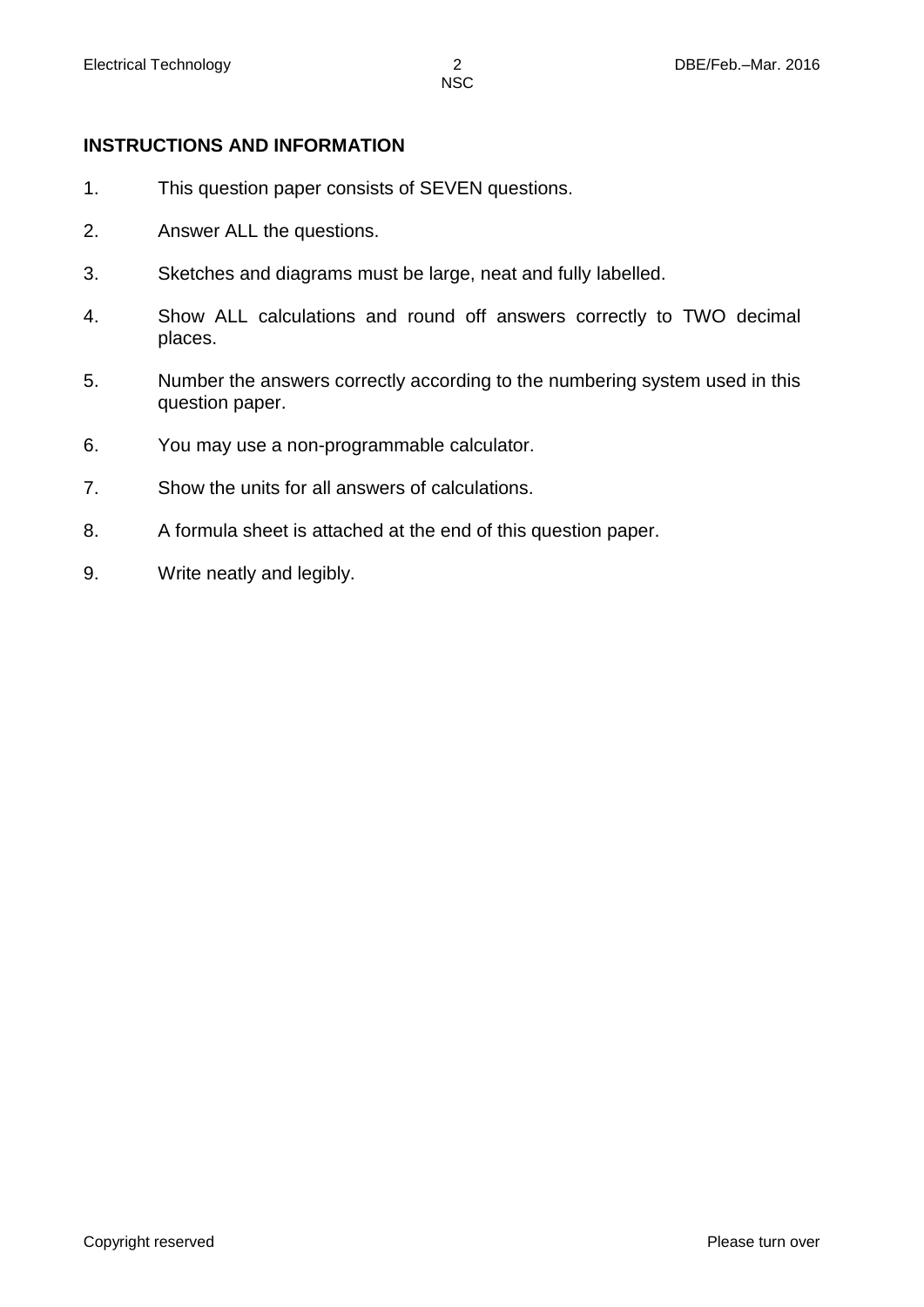#### **QUESTION 1: OCCUPATIONAL HEALTH AND SAFETY**

| 1.1 | Name ONE unsafe condition that may result in an injury in an electrical<br>technology workshop.                                                                          | (1)           |
|-----|--------------------------------------------------------------------------------------------------------------------------------------------------------------------------|---------------|
| 1.2 | Define the term <i>unsafe action</i> with reference to an electrical technology<br>workshop.                                                                             | (2)           |
| 1.3 | State FOUR steps, in order of priority, that must be adhered to when helping<br>a person who is a victim of an electrical shock in an electrical technology<br>workshop. | (4)           |
| 1.4 | Briefly explain why productivity is considered an important work ethic in the<br>South African industrial context.                                                       | (3)<br>$[10]$ |
|     | <b>QUESTION 2: THREE-PHASE AC GENERATION</b>                                                                                                                             |               |
| 2.1 | Name the instrument that is used to measure electrical energy.                                                                                                           | (1)           |
| 2.2 | State TWO advantages of three-phase systems over single-phase systems.                                                                                                   | (2)           |
| 2.3 | Draw a neatly labelled sketch representing the voltage waveforms of a                                                                                                    |               |

2.4 A three-phase star-connected balanced load is supplied by a three-phase generator. The generator supplies 20 kVA at a current of 25 A.

Given:

 $\mathbf{I}_{\mathbf{I}}$ S = 25 A = 20 kVA

Calculate the:

| Line voltage | (3) |
|--------------|-----|

2.4.2 Phase voltage (3)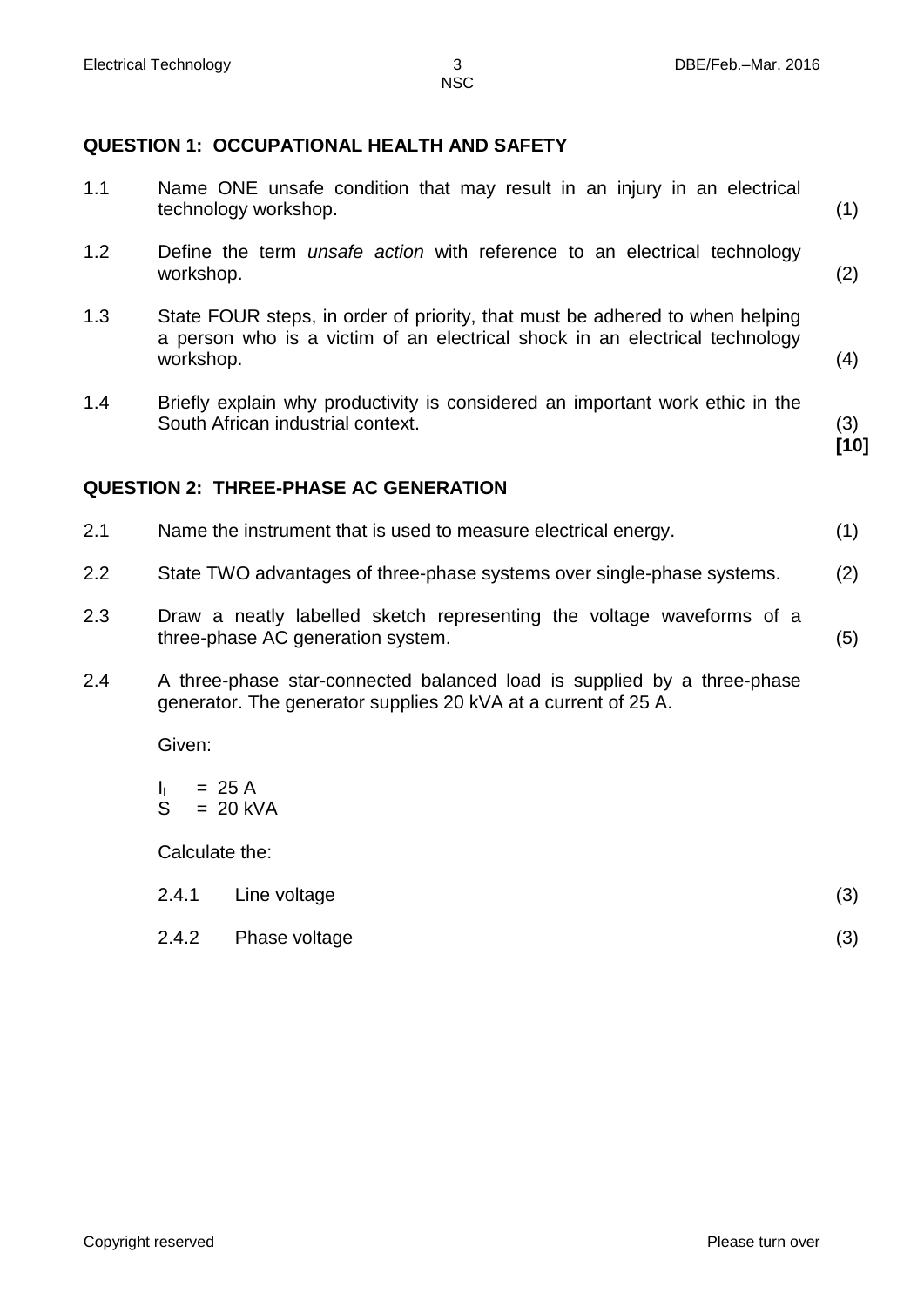**[20]**

**NSC** 

2.5 In a three-phase supply system the two-wattmeter method was used to measure the input power to an inductive load which has a power factor of 0,8. The values indicated on the instruments are 8 kW and 4 kW respectively. The line voltage is 380 V.

Given:

| $= 8$ kW |
|----------|
| = 4 kW   |
| $= 0.8$  |
| = 380 V  |
|          |

Calculate the:

| 2.5.1 Total input power | (3) |
|-------------------------|-----|
| 2.5.2 Line current      |     |

## **QUESTION 3: THREE-PHASE TRANSFORMERS**

| 3.1 | State how eddy currents may be limited in the iron core of a transformer.                     | (1) |
|-----|-----------------------------------------------------------------------------------------------|-----|
| 3.2 | TWO similarities between a single-phase transformer and a<br>Name<br>three-phase transformer. | (2) |
| 3.3 | State TWO factors that may cause excessive heating in a transformer.                          | (2) |
| 3.4 | Name TWO applications of a delta-star-connected distribution network<br>transformer.          | (2) |
| 3.5 | Explain the function of a transformer in a distribution network.                              | (3) |

3.6 Refer to FIGURE 3.1 and answer the questions that follow.



#### **FIGURE 3.1: THREE-PHASE TRANSFORMER**

Given:

| $\mathsf{V}_{\mathsf{lp}}$ | =   | 6,6 kV |
|----------------------------|-----|--------|
| $\mathsf{V}_{\mathsf{ps}}$ | =   | 230 V  |
| $I_{\text{ls}}$            | =   | 30 A   |
| $P_{out}$                  | =   | 15 kW  |
| $\cos\Theta$               | $=$ | 0,8    |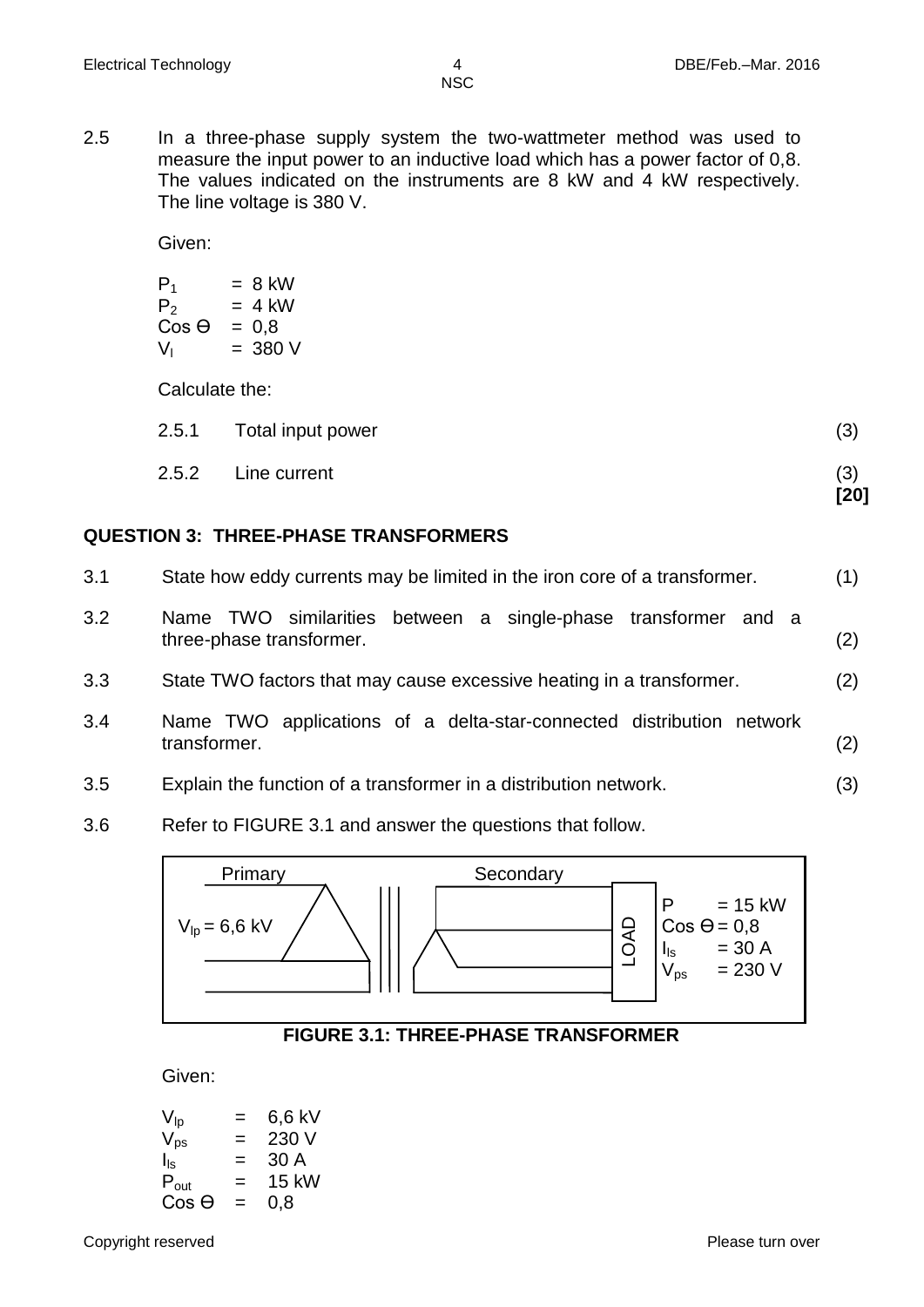Calculate the:

|       |                         | [20] |
|-------|-------------------------|------|
| 3.6.4 | Turns ratio             | (3)  |
| 3.6.3 | Primary phase current   | (3)  |
| 3.6.2 | Secondary phase current | (2)  |
| 3.6.1 | Primary phase voltage   | (2)  |

## **QUESTION 4: THREE-PHASE MOTORS AND STARTERS**

| 4.1 | Name ONE application of a three-phase motor.<br>(1)                                           |     |
|-----|-----------------------------------------------------------------------------------------------|-----|
| 4.2 | State THREE advantages of a three-phase motor compared to a single-phase<br>motor.            | (3) |
| 4.3 | A star-delta starter is used to reduce the starting current used by a motor<br>when starting. |     |
|     | Describe why it is necessary to do this.<br>4.3.1                                             | (3) |
|     | Describe how the starter reduces the starting current.<br>4.3.2                               | (3) |
| 4.4 | Describe the principle of operation of a three-phase squirrel-cage induction<br>motor.        | (7) |

4.5 FIGURE 4.1 represents the terminals of a three-phase induction motor. Answer the questions that follow.



# **FIGURE 4.1: TERMINALS OF A THREE-PHASE INDUCTION MOTOR**

- 4.5.1 Redraw the terminal box in FIGURE 4.1. Then draw in the motor coils and show them connected in star. (5)
- 4.5.2 A megger set on the insulation resistance setting is connected across  $W_1$  and  $U_2$ . Describe what type of reading should be expected if the motor is in good working order. (3)
- 4.5.3 A megger set on the insulation resistance setting is connected across  $U_1$  and E. If the reading on the meter shows a low resistance, describe why the motor should not be energised. (3)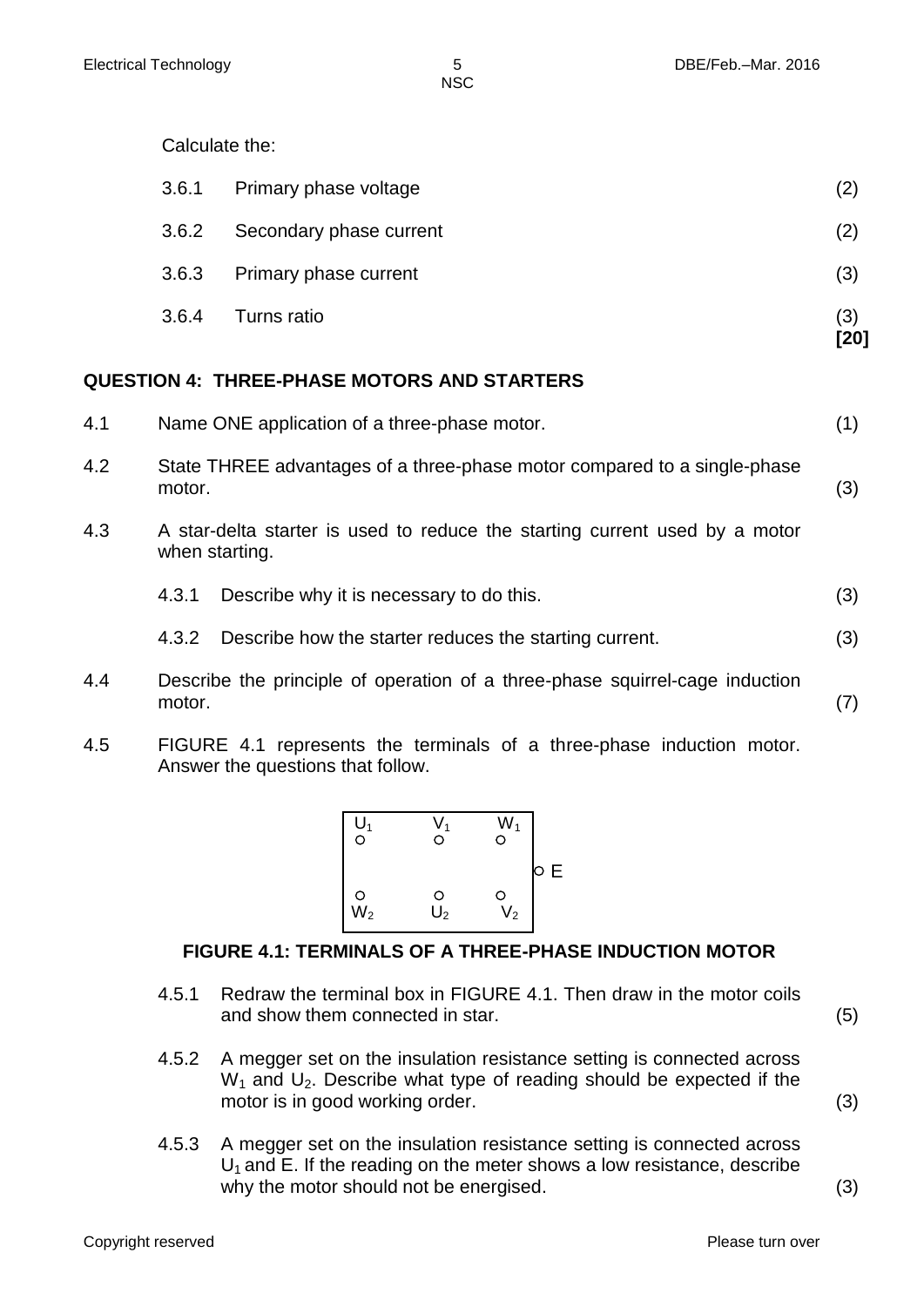4.6 Calculate the number of pole pairs of a three-phase motor if the motor is connected to a 50 Hz supply and has a synchronous speed of 600 r/min.

Given:

$$
f = 50 \text{ Hz}
$$
  

$$
n_s = 600 \tag{3}
$$

- 
- 4.7 A three-phase delta-connected motor is connected to a 380 V/50 Hz supply. The motor draws a current of 16 A at full load. It has a power factor of 0,85 and an efficiency of 90%.

Given:

| h. | = 16 A   |
|----|----------|
| V, | = 380 V  |
| Ρf | $= 0,85$ |
| η. | = 90%    |

Calculate the:

| 4.7.3 The actual output power of the motor            | (3)<br>1401 |
|-------------------------------------------------------|-------------|
| 4.7.2 Power developed by the motor at 100% efficiency | (3)         |
| 4.7.1 Input kVA                                       | (3)         |

# **QUESTION 5: RLC**

| 5.1 | Name the TWO factors that influence the reactance of a capacitor.     | (2) |
|-----|-----------------------------------------------------------------------|-----|
| 5.2 | Distinguish between the two concepts reactance and <i>impedance</i> . | (2) |

- 5.3 Draw the typical frequency/impedance characteristic curve of a series RLC circuit. The graph must show the relationship between impedance and frequency, as the frequency changes. The graph must also show the resonant point of the circuit. (4)
- 5.4 Calculate the Q-factor of a series RLC circuit that resonates at 6 kHz. The coil and the capacitor each have a reactance of 4 k $\Omega$  at resonance. The coil and the capacitor are connected in series with a 50  $Ω$  resistor.

Given:

|     | $f_r = 6 \text{ kHz}$ |     |
|-----|-----------------------|-----|
|     | $X_1 = 4 k\Omega$     |     |
|     | $X_c = 4 k\Omega$     |     |
| R — | $= 50 \Omega$         | (3) |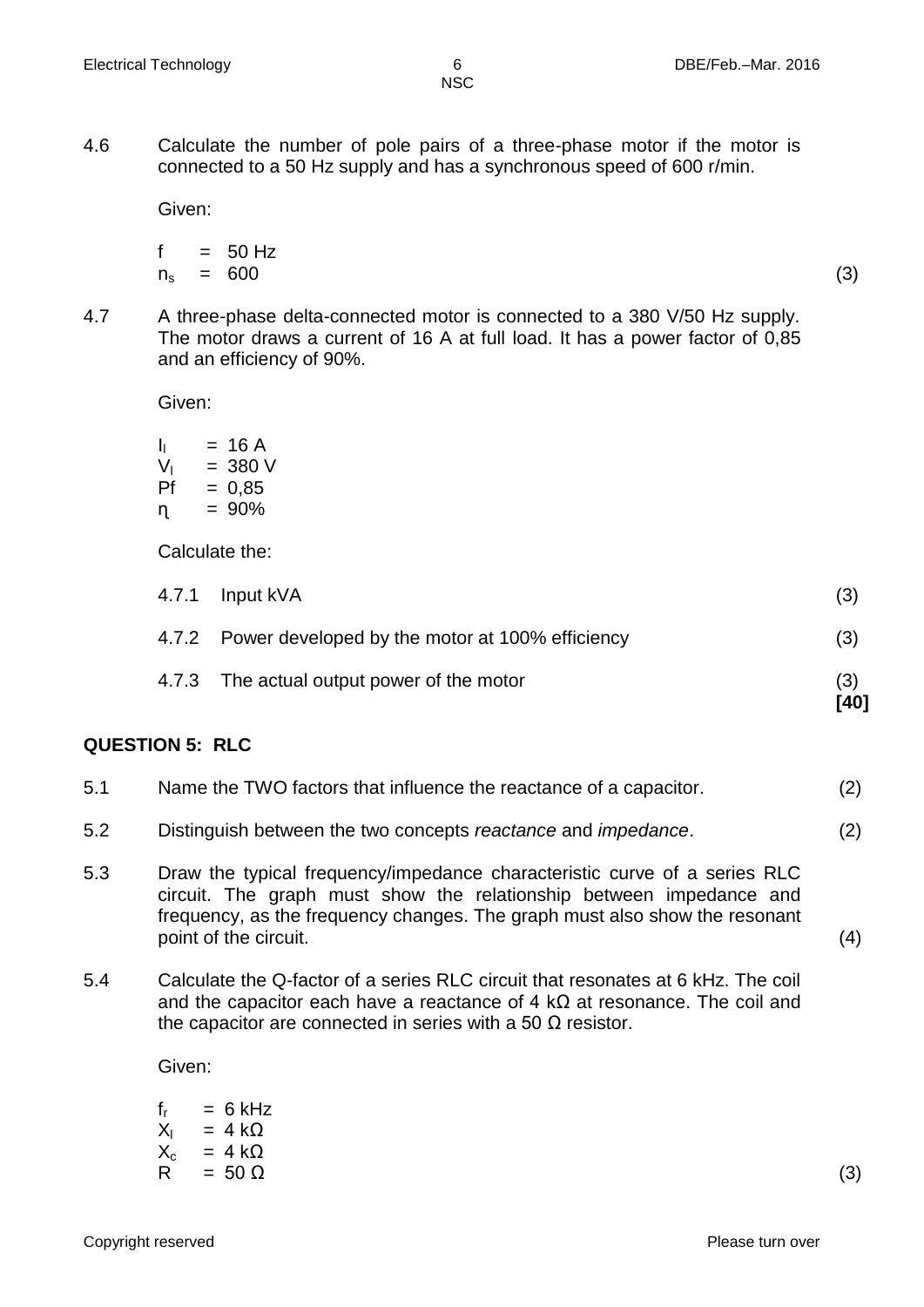### 5.5 Refer to the circuit diagram in FIGURE 5.1.



# **FIGURE 5.1: SERIES RLC CIRCUIT**

Given:

| R | $=$ | $30 \Omega$ |
|---|-----|-------------|
| L | $=$ | 400 mH      |
| С | $=$ | 47 µF       |
| f | $=$ | 50 Hz       |

Calculate the:

| 5.5.3          | Frequency at which the circuit will resonate                             | (3)<br>(3) |
|----------------|--------------------------------------------------------------------------|------------|
| 5.5.1<br>5.5.2 | Inductive reactance of the coil<br>Capacitive reactance of the capacitor | (3)        |

## **QUESTION 6: LOGIC**

| 6.1 | State TWO advantages of a programmable logic controller (PLC) compared to<br>a hard-wired system.                                                    | (2) |
|-----|------------------------------------------------------------------------------------------------------------------------------------------------------|-----|
| 6.2 | Draw a block diagram of a PLC scan cycle showing the THREE steps that are<br>used to execute a programme. Label each step and indicate its function. | (6) |
| 6.3 | Name TWO output devices that may be connected to a PLC.                                                                                              | (2) |
| 6.4 | Simplify the equation below using Boolean algebra:                                                                                                   |     |
|     | $F = \overline{A} \overline{B} C + \overline{A} B C + A B C + A \overline{B} C$                                                                      | (5) |
| 6.5 | Name THREE programming methods used to instruct a PLC.                                                                                               | (3) |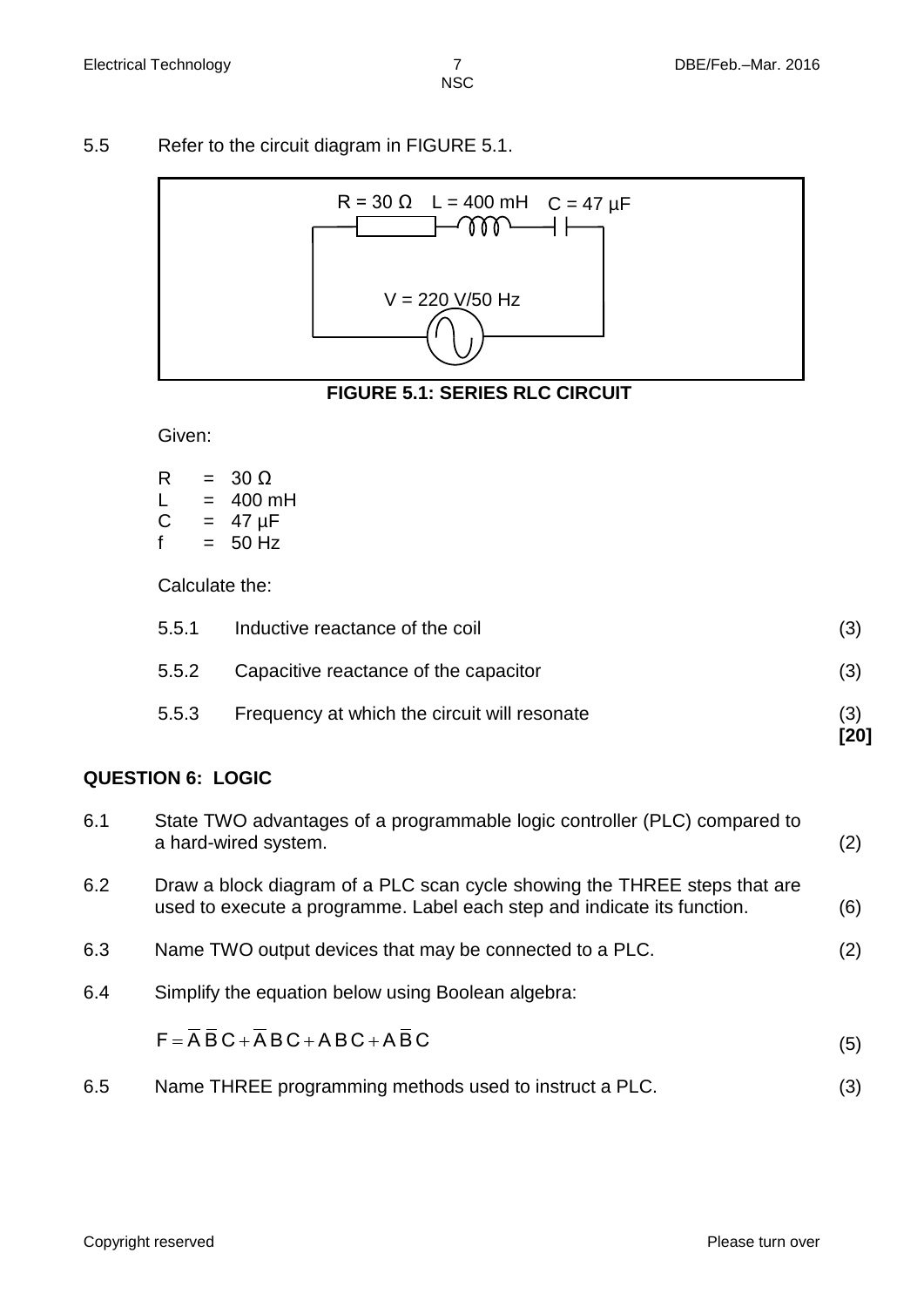6.6 Consider the following Boolean equation and answer the questions that follow:

 $F = \overline{AB} \overline{C} D + \overline{A} \overline{B} C D + \overline{A} B \overline{C} D + AB \overline{C} D + \overline{A} \overline{B} C D$ 

- 6.6.1 Convert the equation into a Karnaugh map. (Remember to group.) (6)
- 6.6.2 Derive and write the simplified Boolean equation from the Karnaugh map in your ANSWER BOOK. (3)
- 6.7 Refer to the circuit diagram in FIGURE 6.1 and answer the questions that follow.



**FIGURE 6.1: RELAY CONTROL CIRCUIT**

- 6.7.1 Identify the circuit in FIGURE 6.1. (2)
- 6.7.2 Draw the PLC ladder logic diagram that would execute the relay control circuit in FIGURE 6.1. Your diagram must include a marker or a flag function. (8)
- 6.7.3 Explain why the marker or flag is used in the drawing of the ladder diagram in QUESTION 6.7.2. (3)

**[40]**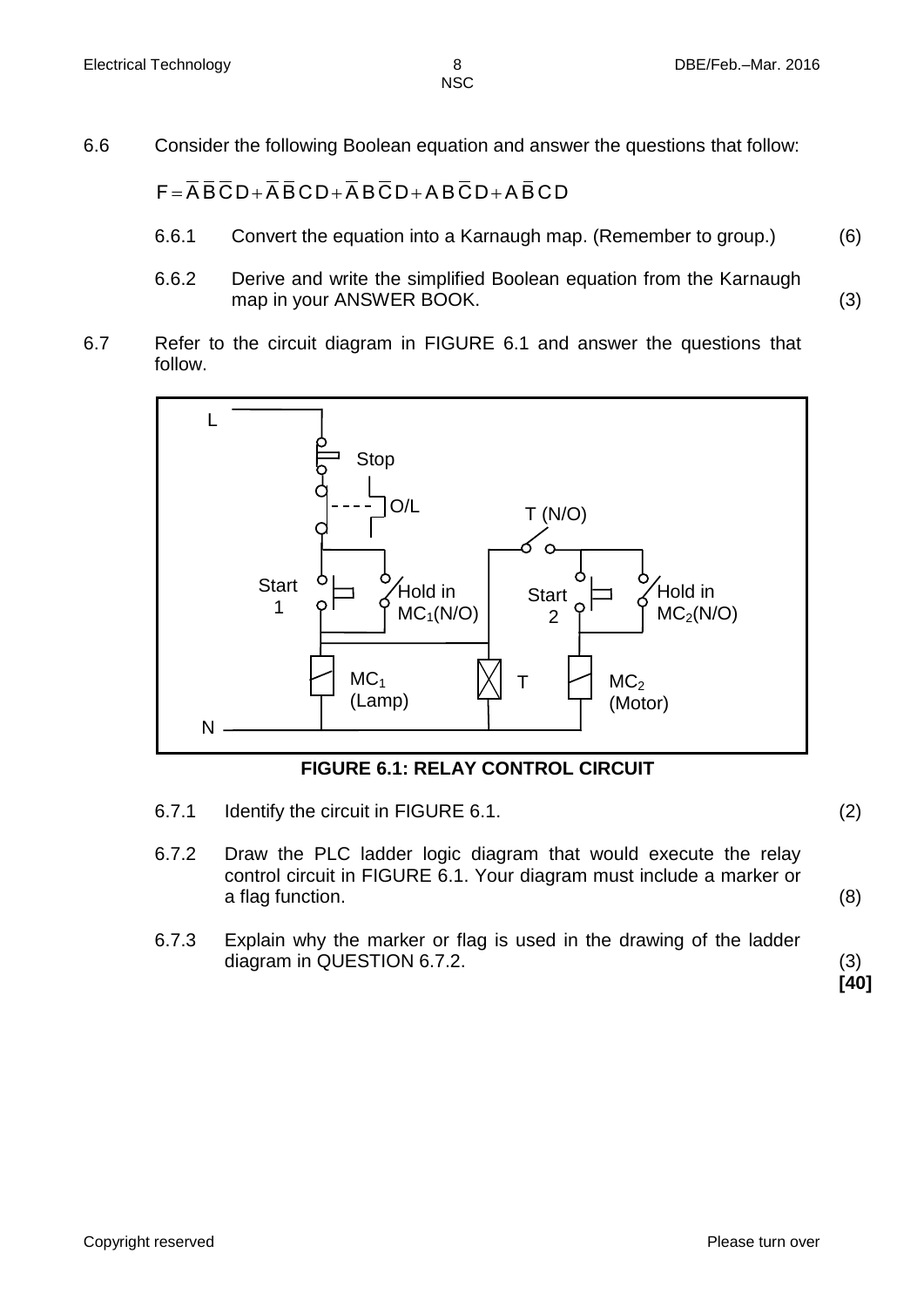# **QUESTION 7: AMPLIFIERS**

| 7.1 | Name TWO characteristics of an ideal op amp. |  |
|-----|----------------------------------------------|--|
|     |                                              |  |

- 7.2 Describe the term *bandwidth*. (3)
- 7.3 Describe the term *positive feedback*. (3)
- 7.4 Draw and label the circuit symbol of an op amp. Include the power terminals. (6)
- 7.5 With reference to the ideal op-amp circuits below, draw the given input and output wave-form diagrams on the same y-axis. Label the wave forms.



- 7.6 State TWO advantages of using negative feedback in an op-amp circuit. (2)
- 7.7 Refer to FIGURE 7.3 and answer the questions that follow.



# **FIGURE 7.3: OP-AMP CIRCUIT**

- 7.7.1 Identify the op-amp configuration. (1)
	-
	- 7.7.2 Draw the input and output signal on the same y-axis. Label the wave forms. (3)
	- 7.7.3 Calculate the voltage gain. (3)
	- 7.7.4 Calculate the output voltage if an input signal of 2,5 V is applied to the op amp.  $(3)$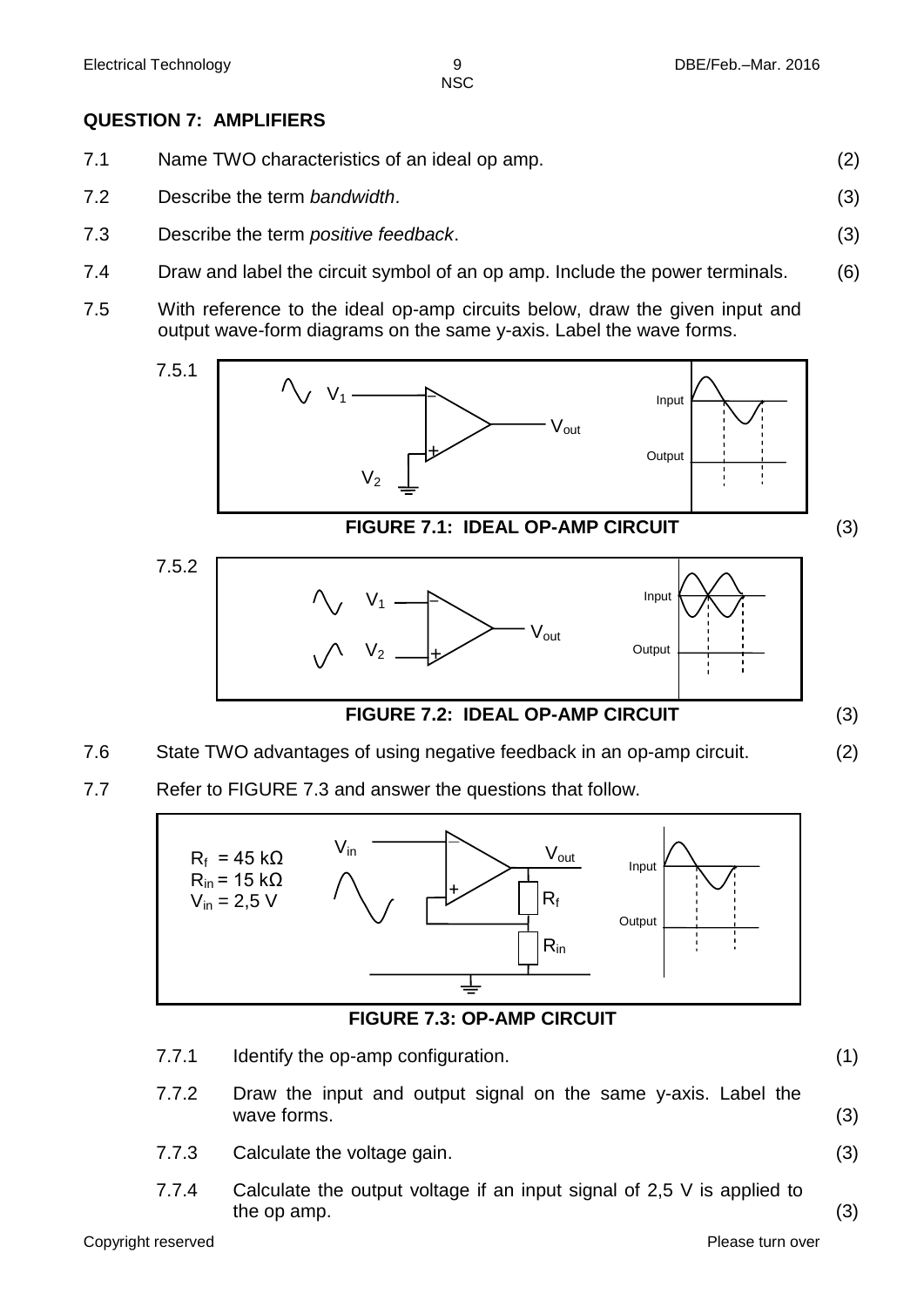- 7.8 Name TWO applications of an astable multivibrator circuit. (2)
- 7.9 With reference to FIGURE 7.4, draw the input wave form shown in FIGURE 7.5 and the output wave form directly below it.



**FIGURE 7.4: BI-STABLE MULTIVIBRATOR**



**FIGURE 7.5: INPUT WAVE FORM FOR THE CIRCUIT IN FIGURE 7.4** (4)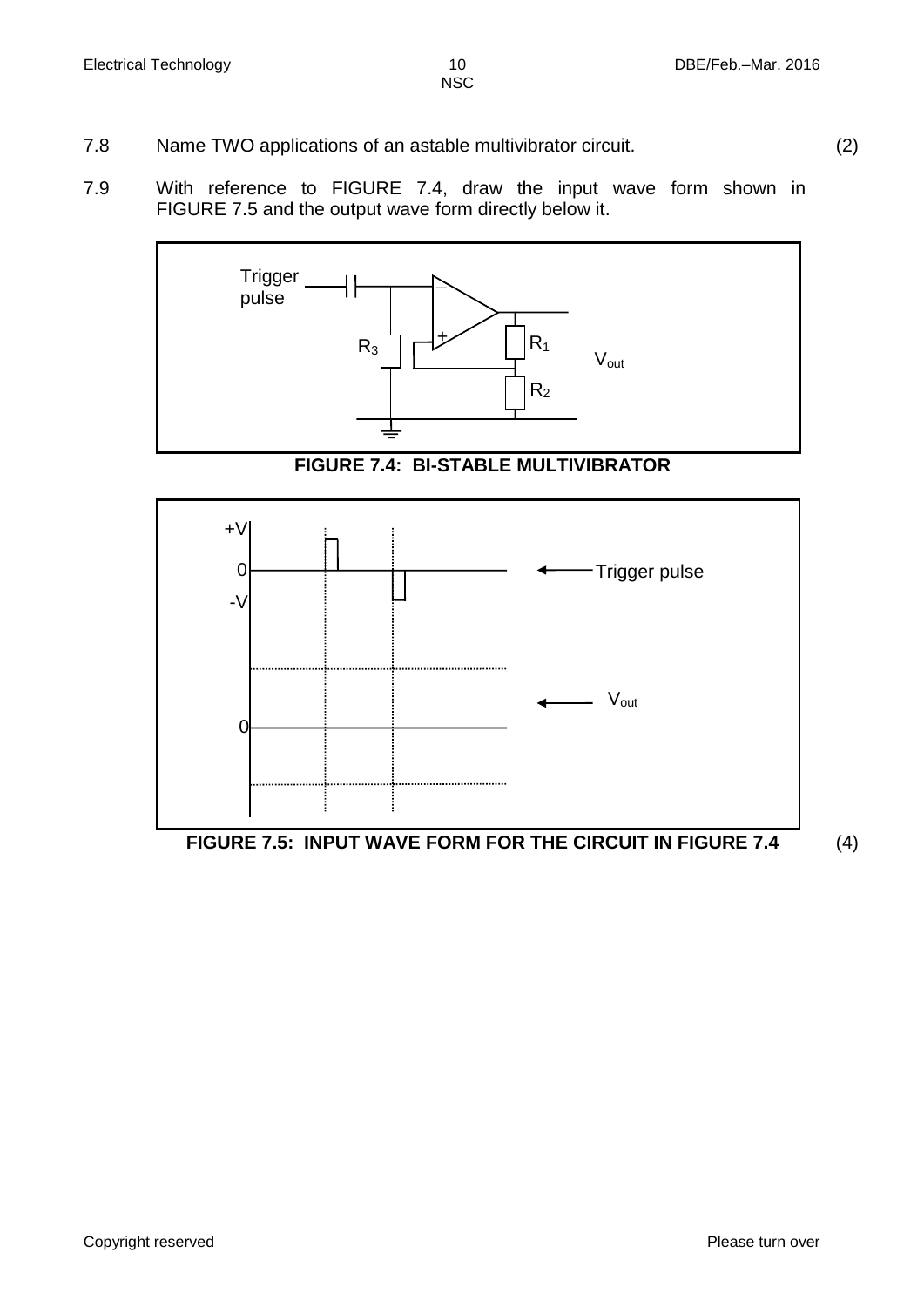7.10 With reference to FIGURE 7.6, answer the questions that follow.



**FIGURE 7.6: RC PHASE-SHIFT OSCILLATOR**

- 7.10.1 Identify the type of feedback used in the RC phase-shift oscillator. (1)
- 7.10.2 State ONE application of the oscillator. (1)
- 7.10.3 Calculate the oscillation frequency for an RC phase-shift oscillator that uses three RC networks. The resistors are all 15  $Ω$ . The capacitors are all 150 nF. (3)
- 7.11 With reference to FIGURE 7.7, answer the questions that follow.



# **FIGURE 7.7: OP-AMP INTEGRATOR CIRCUIT**

- 7.11.1 State ONE application of the integrator circuit. (1)
- 7.11.2 Draw the input and output wave forms of the op-amp integrator circuit. (6)

**[50]**

**TOTAL: 200**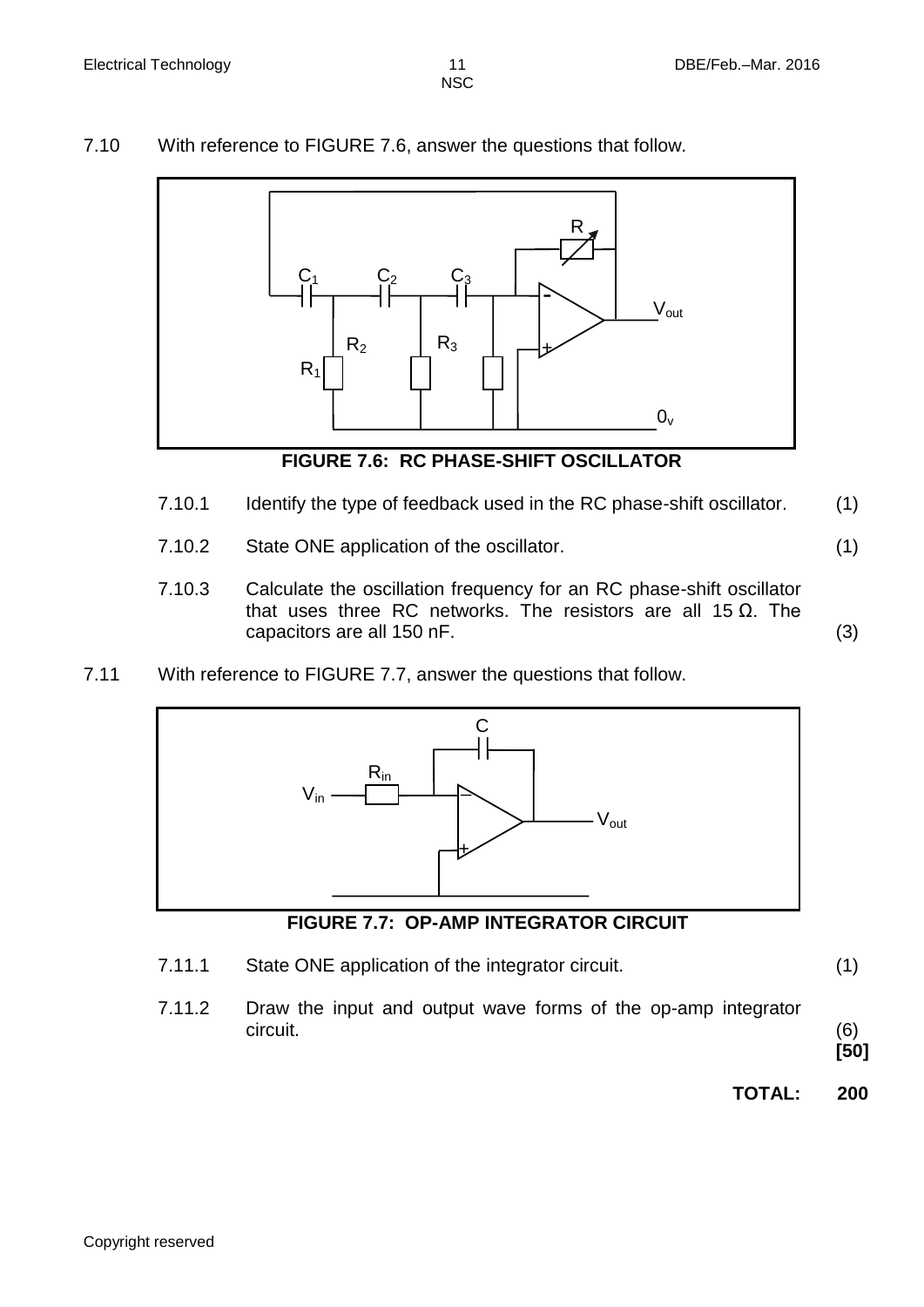|  | <b>FORMULA SHEET</b> |  |
|--|----------------------|--|
|  |                      |  |

| <b>THREE-PHASE AC GENERATION</b>                                                                                                                                                                                                                                                                                                                         | <b>RLC CIRCUITS</b>                                                                                                                                                                                                                                                                     |
|----------------------------------------------------------------------------------------------------------------------------------------------------------------------------------------------------------------------------------------------------------------------------------------------------------------------------------------------------------|-----------------------------------------------------------------------------------------------------------------------------------------------------------------------------------------------------------------------------------------------------------------------------------------|
| <b>Star</b>                                                                                                                                                                                                                                                                                                                                              |                                                                                                                                                                                                                                                                                         |
| $V_1 = \sqrt{3} V_p$                                                                                                                                                                                                                                                                                                                                     |                                                                                                                                                                                                                                                                                         |
| $I_1 = I_p$                                                                                                                                                                                                                                                                                                                                              | $X_1 = 2\pi fL$<br>$X_c = \frac{1}{2\pi fC}$<br>$f_r = \frac{1}{2\pi\sqrt{(LC)}}$                                                                                                                                                                                                       |
| <b>Delta</b>                                                                                                                                                                                                                                                                                                                                             |                                                                                                                                                                                                                                                                                         |
| $I_1 = \sqrt{3} I_p$                                                                                                                                                                                                                                                                                                                                     | <b>Series</b>                                                                                                                                                                                                                                                                           |
| $V_1 = V_p$                                                                                                                                                                                                                                                                                                                                              |                                                                                                                                                                                                                                                                                         |
|                                                                                                                                                                                                                                                                                                                                                          |                                                                                                                                                                                                                                                                                         |
| $P = 3V_pI_p \cos\theta$                                                                                                                                                                                                                                                                                                                                 |                                                                                                                                                                                                                                                                                         |
| $P = \sqrt{3}V_1 \times I_1 \cos \theta$                                                                                                                                                                                                                                                                                                                 |                                                                                                                                                                                                                                                                                         |
| $S = \sqrt{3} V_1 I_1$                                                                                                                                                                                                                                                                                                                                   |                                                                                                                                                                                                                                                                                         |
| $Q = \sqrt{3} V_1 I_1 \sin\theta$                                                                                                                                                                                                                                                                                                                        |                                                                                                                                                                                                                                                                                         |
| $Cos\theta = \frac{P}{S}$                                                                                                                                                                                                                                                                                                                                |                                                                                                                                                                                                                                                                                         |
| $Z_p = \frac{V_p}{I}$                                                                                                                                                                                                                                                                                                                                    | $I_t = I_r = I_c = I_l$<br>$Z = \sqrt{R^2 + (X_l \approx X_c)^2}$<br>$V_l = IX_l$<br>$V_c = IX_c$<br>$V_t = IZ$<br>$V_t = \sqrt{V_r^2 + (V_l \approx V_c)^2}$<br>$I_t = \frac{V_t}{Z}$<br>$Cos\theta = \frac{R}{Z}$<br>$Cos\theta = \frac{V_r}{V_t}$<br>$Q = \frac{X_l}{R}$<br>Parallel |
|                                                                                                                                                                                                                                                                                                                                                          |                                                                                                                                                                                                                                                                                         |
|                                                                                                                                                                                                                                                                                                                                                          |                                                                                                                                                                                                                                                                                         |
|                                                                                                                                                                                                                                                                                                                                                          |                                                                                                                                                                                                                                                                                         |
|                                                                                                                                                                                                                                                                                                                                                          |                                                                                                                                                                                                                                                                                         |
|                                                                                                                                                                                                                                                                                                                                                          |                                                                                                                                                                                                                                                                                         |
|                                                                                                                                                                                                                                                                                                                                                          |                                                                                                                                                                                                                                                                                         |
|                                                                                                                                                                                                                                                                                                                                                          |                                                                                                                                                                                                                                                                                         |
| eter method<br><sup>2</sup> <sub>2</sub><br>(ATIONAL AMPLIFIERS<br>in A <sub>y</sub> = $\frac{V_{od}}{V_{in}} = \left(\frac{R_t}{R_{in}}\right)$ inverting op amp<br>Gain A <sub>y</sub> = $\frac{V_{od}}{V_{in}} = 1 + \frac{R_t}{R_{in}}$ non-inverting op amp<br>$\frac{1}{V_{in}} = \frac{V_c}{V_c}$<br>$\frac{1}{V_{in}}$ Hartley oscillator<br>$\$ |                                                                                                                                                                                                                                                                                         |
|                                                                                                                                                                                                                                                                                                                                                          |                                                                                                                                                                                                                                                                                         |
|                                                                                                                                                                                                                                                                                                                                                          |                                                                                                                                                                                                                                                                                         |